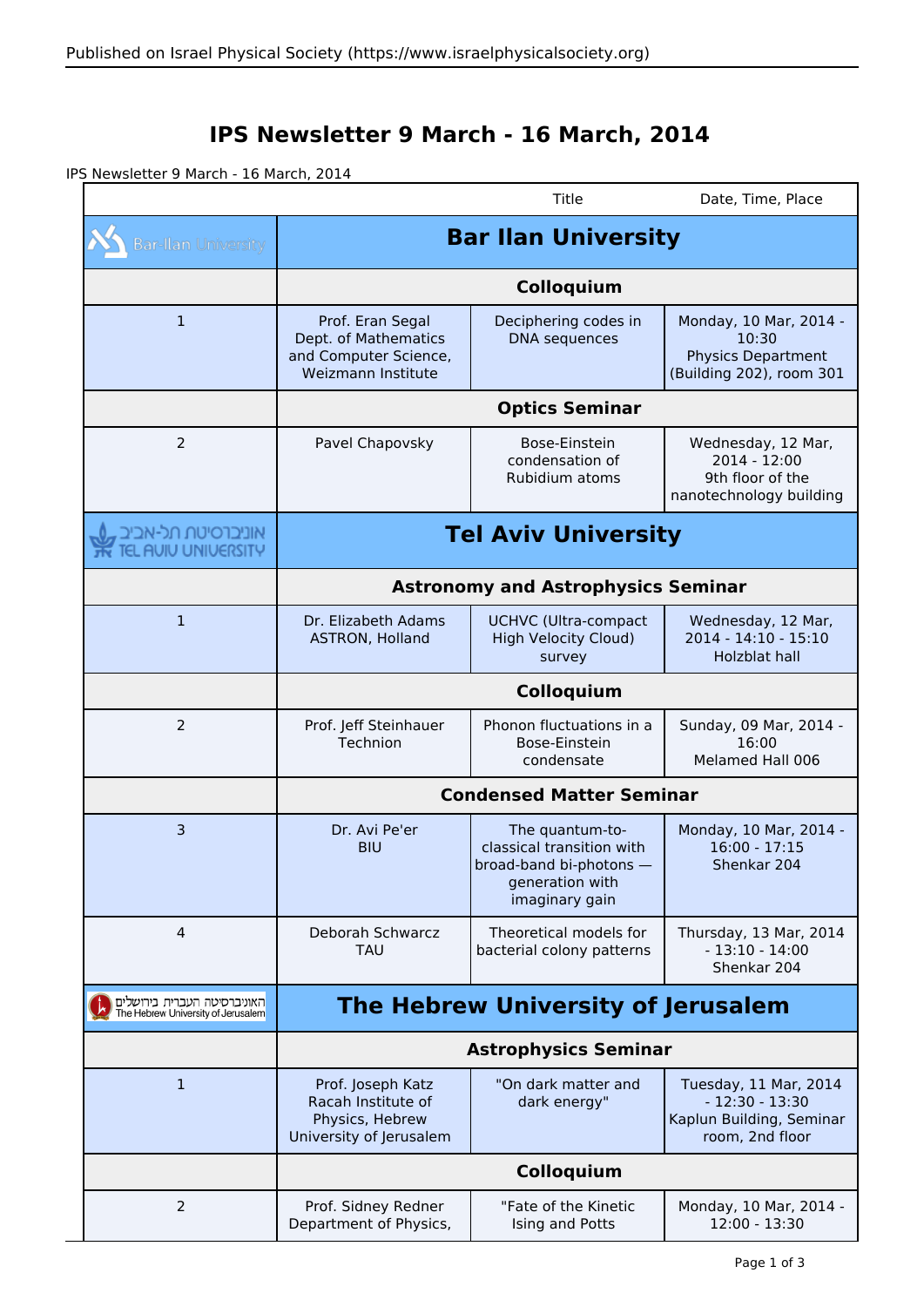|                | Boston University and                                                                                            | Title<br>Model"                                                                                                       | Date, Time, Place<br>Levin building, Lecture                                                                                          |  |
|----------------|------------------------------------------------------------------------------------------------------------------|-----------------------------------------------------------------------------------------------------------------------|---------------------------------------------------------------------------------------------------------------------------------------|--|
|                | the Santa Fe Institute                                                                                           |                                                                                                                       | Hall No. 8                                                                                                                            |  |
|                | <b>Condensed Matter Seminar</b>                                                                                  |                                                                                                                       |                                                                                                                                       |  |
| 3              | Prof. Efrat Shimshoni<br><b>Bar Ilan University</b>                                                              | "Superfluid-Insulator<br>transition of quantum<br>Hall domain walls in<br>bilayer graphene"                           | Thursday, 13 Mar, 2014<br>$-12:00 - 13:30$<br>Danciger B Building,<br>Seminar room                                                    |  |
|                | <b>Joint High Energy Physics Seminar</b>                                                                         |                                                                                                                       |                                                                                                                                       |  |
| 4              | Prof. Soo-Jong Rey<br>Seoul National University                                                                  | "STMing (AdS) Black<br>Holes"                                                                                         | Tuesday, 11 Mar, 2014<br>$-10:30 - 11:30$<br>The White Dove<br>Conference Hall at Nave-<br>Shalom (Wahat al-<br>Salam)                |  |
| 5              | Mr. Uri Kol<br><b>Tel-Aviv University</b>                                                                        | "Confinement and<br>phase transition in the<br>entanglement<br>entropy"                                               | Tuesday, 11 Mar, 2014<br>$-12:00 - 13:00$<br>The White Dove<br>Conference Hall at Nave-<br>Shalom (Wahat al-<br>Salam)                |  |
|                | <b>Nonlinear Physics Seminar</b>                                                                                 |                                                                                                                       |                                                                                                                                       |  |
| 6              | Prof. Yair Zarmi<br>Jacob Blaustein Institutes<br>for Desert Research, Ben-<br>Gurion University of the<br>Negev | "Particles hidden in<br>soliton dynamics in more<br>than one space<br>dimension"                                      | Wednesday, 12 Mar,<br>2014 - 12:00 - 13:30<br>Danciger B Building,<br>Seminar room                                                    |  |
|                | <b>Physics Education Seminar</b>                                                                                 |                                                                                                                       |                                                                                                                                       |  |
| $\overline{7}$ | Dr. Nathan Erickson<br>University of Texas at<br>Austin                                                          | "Cutting Costs and<br>Increasing Knowledge:<br>Effectively teaching<br>large scale physics<br>classes on a<br>budget" | Wednesday, 12 Mar,<br>2014 - 14:00 - 15:00<br>Kaplun Building, Seminar<br>room, 2nd floor                                             |  |
|                | The Israeli Joint Nuclear Physics Seminars                                                                       |                                                                                                                       |                                                                                                                                       |  |
| 8              | Dr. Savely Karshenboim<br>Pulkovo Observatory and<br>the Max Plank Institute<br>for Quantum Optics               | "Determination of the<br>charge radius of the<br>proton"                                                              | Monday, 10 Mar, 2014 -<br>$14:45 - 15:45$<br>The large seminar room<br>of the Physics building at<br>Weizmann Institute of<br>Science |  |
| $\overline{9}$ | Dr. Ran Budnik<br><b>Department of Particle</b><br>Physics and<br>Astrophysics, Weizmann<br>Institute of Science | "Direct detection of<br>Dark Matter and the<br>Xenon project"                                                         | Monday, 10 Mar, 2014 -<br>$16:15 - 17:15$<br>The large seminar room<br>of the Physics building at<br>Weizmann Institute of<br>Science |  |
|                | <b>Weizmann Institute</b>                                                                                        |                                                                                                                       |                                                                                                                                       |  |
|                | Colloquium                                                                                                       |                                                                                                                       |                                                                                                                                       |  |
|                |                                                                                                                  |                                                                                                                       |                                                                                                                                       |  |